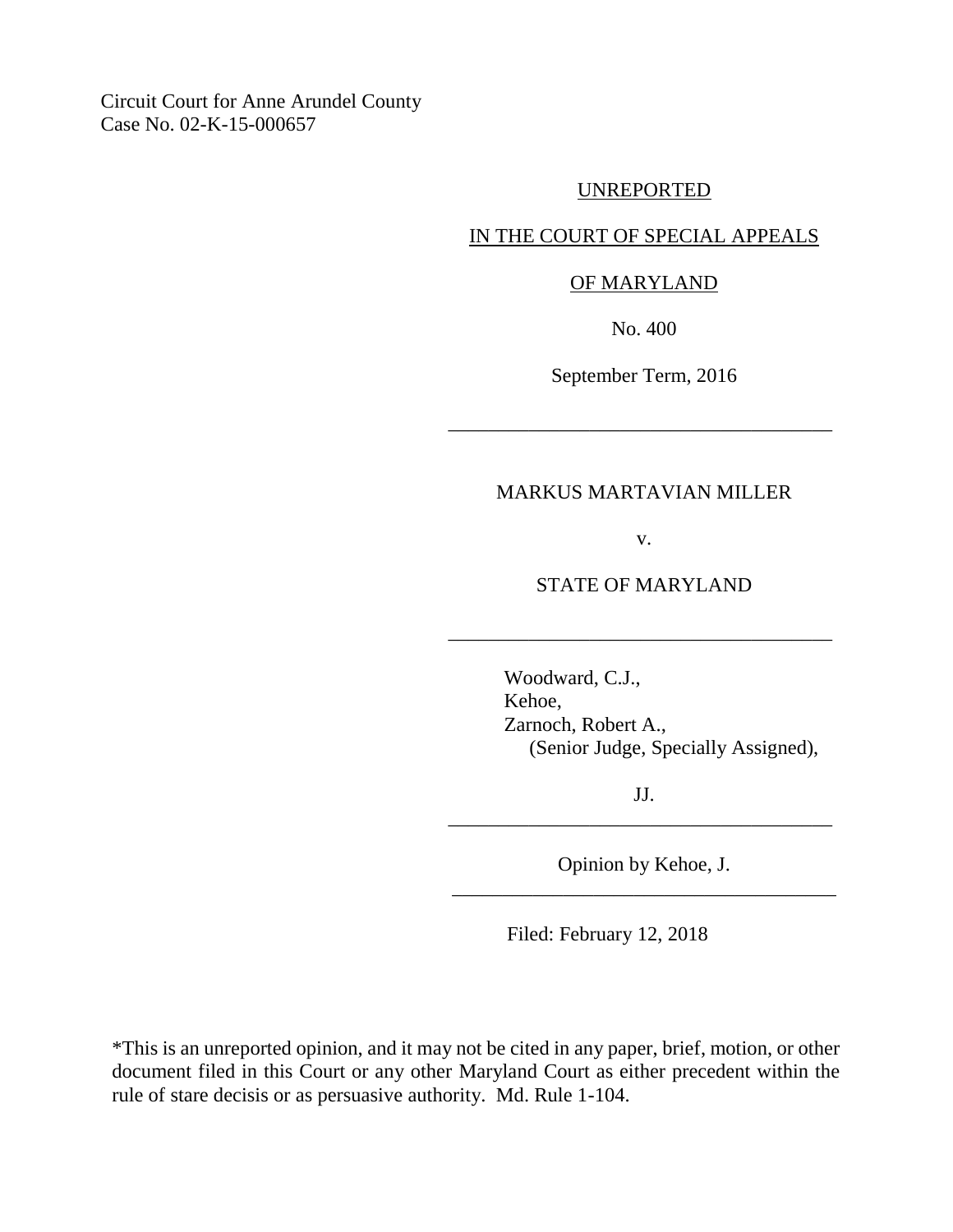In the Circuit Court for Anne Arundel County, Markus Miller was charged with possession of cocaine. Before trial, he moved to suppress evidence of the cocaine as having been obtained in violation of his Fourth Amendment rights. The circuit court denied the motion.

The parties proceeded with a bench trial, on an agreed statement of facts. The court convicted Miller of possession of cocaine and sentenced Miller to four years' imprisonment, all but time served suspended, and three years of probation.

In this appeal, Miller asks whether the circuit court erred in denying his motion to suppress. We conclude that his contention is not preserved for appellate review, and, in any event, is not persuasive. Accordingly, we will affirm the judgment of the circuit court.

## **FACTS**

As our review is limited to the circuit court's ruling on the motion to suppress, we recite only the facts adduced at the suppression hearing on May 29, 2015. The only evidence presented at that hearing was the testimony of Officer James Teare of the Anne Arundel County Police Department.

Officer Teare stated that on May 4, 2014, at approximately 3:00 a.m., he was on uniformed patrol near Spencer Road and Marley Neck Boulevard, which he described as "a known CDS [controlled dangerous substance] open air drug market[.]" He observed a vehicle, occupied by three individuals, parked on the opposite side of the street, with the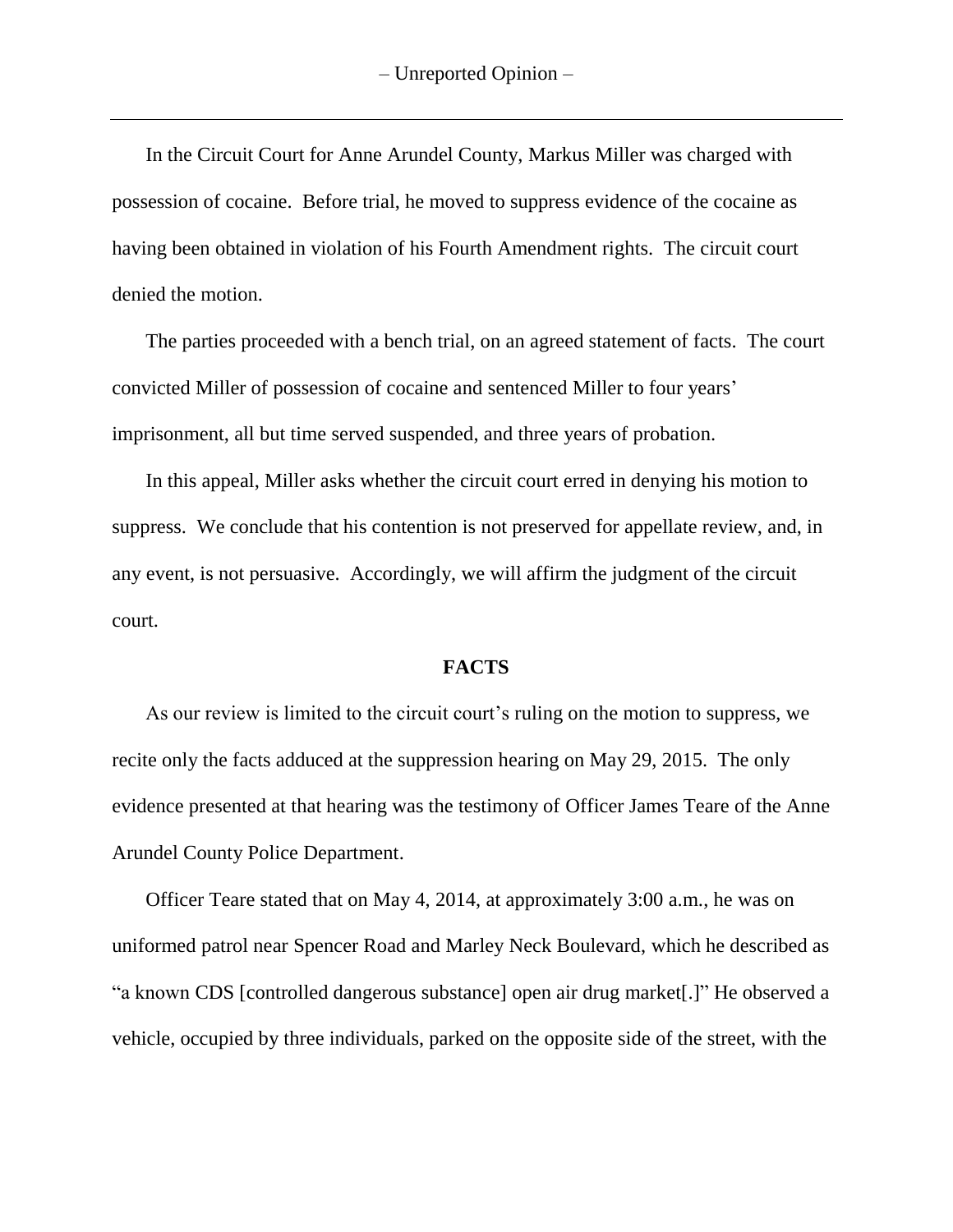engine running. The officer made a U-turn, drove up to the rear of the vehicle," and parked behind it, in a manner that would not prevent the vehicle from driving away.

As he approached the vehicle, Officer Teare "observed three people inside of it, driver, front seat passenger and a rear seat passenger." He testified that he did not notice anything else about the vehicle as he approached it. Officer Teare then spoke to the female driver. Miller was in the front passenger seat, and was "acting like he was asleep." Officer Teare did not recall whether the driver's window was already down or if he asked her to roll it down. He asked the driver "what she was doing there" and "what was going on." The driver responded that she was waiting for her cousin, and pointed to a house which was known to Officer Teare because there had been "a few search warrants done in relation to CDS" there. While Officer Teare was talking to the driver, he asked her for identification. The driver responded that she did not have a driver's license or any identification on her.

Officer Teare smelled a "strong odor of marijuana" coming from within the vehicle. He told the driver that he could smell marijuana, and asked if there was any "contraband or marijuana" in the vehicle. The driver admitted that "they had smoked earlier," and stated that she "[did not] think that there was any left in the vehicle."

At that point, according to the officer, "[he] smelled the odor of marijuana emitting from the vehicle, so everybody inside the vehicle was being detained." He waited for a backup officer to arrive, and then "began to search the persons and the vehicle." He searched the driver and rear seat passenger first, and found no contraband. The officer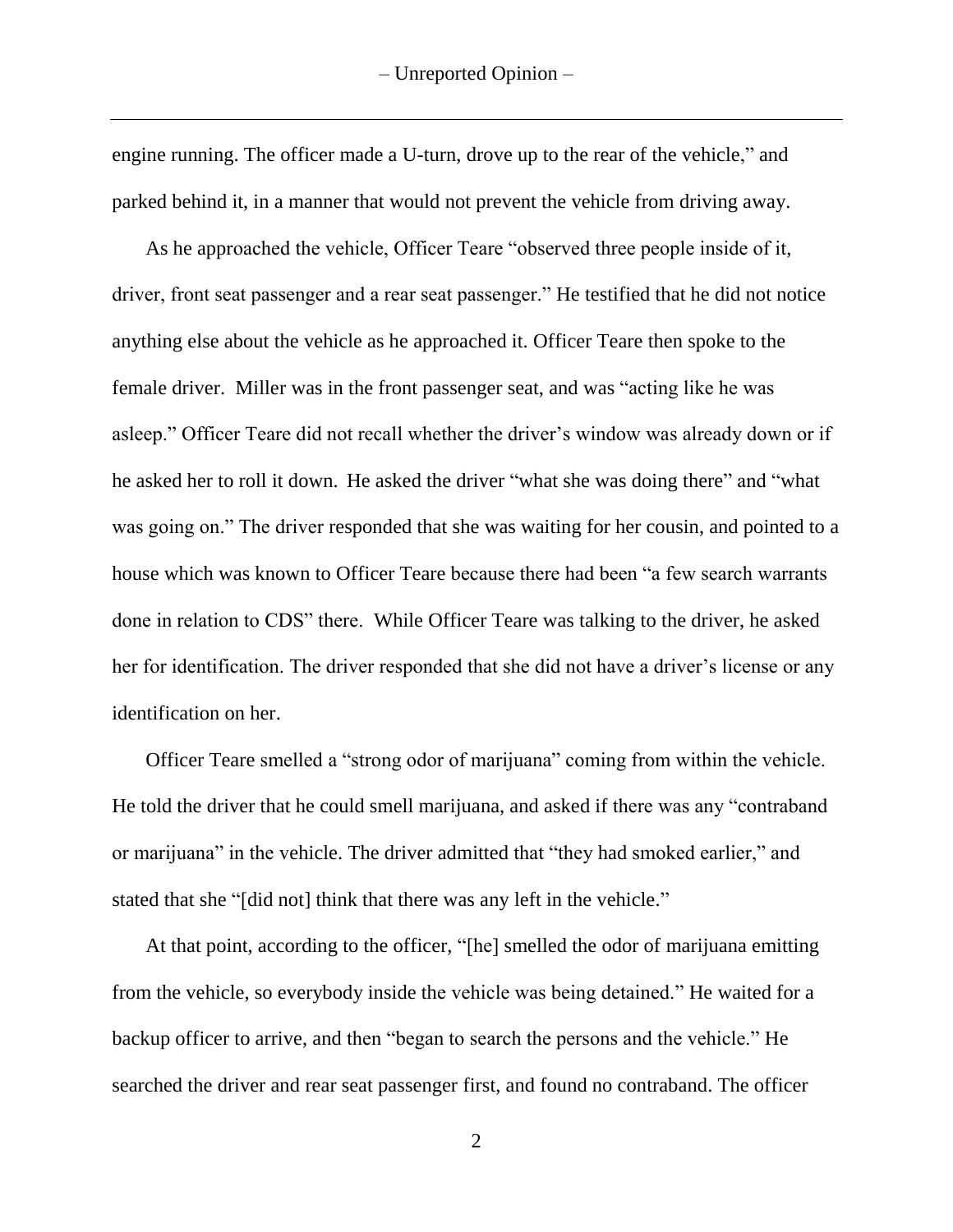then searched Miller, and found suspected crack cocaine in Miller's sock. Miller was placed under arrest. The vehicle was then searched, and alprazolam pills, a controlled dangerous substance, were found in the glove box.<sup>1</sup>

At the conclusion of Officer Teare's testimony, defense counsel argued that the crack cocaine found in Miller's sock should be suppressed, stating that "the question here is whether [Officer Teare] had probable cause [to believe] that a crime was occurring." In support of her position, she presented three contentions to the circuit court. She elaborated on the first two and mentioned the third only in passing.

*First, defense counsel argued that Officer Teare did not have probable cause to* believe that a crime was being committed, because the General Assembly had decriminalized possession of ten grams or less of marijuana prior to Miller's arrest, and there was no evidence establishing that more than ten grams was present. Therefore, according to defense counsel, "[a]t the time the officer searched [Miller] he had still not discovered evidence that a crime was occurring[,]" but, "at most," there was evidence of a civil offense only. 2

 $\overline{a}$ 

<sup>&</sup>lt;sup>1</sup> Miller was not charged with possession of the alprazolam.

<sup>&</sup>lt;sup>2</sup> Miller does not present this argument on appeal. Had he done so, we would not have found it to be persuasive. *See Barrett v. State*, \_\_\_ Md. App. \_\_\_, No. 530, 2017 WL 5900113, Sept. Term 2016 (filed November 29, 2017), *petition for certiorari pending*, slip. op. at 15-16 (Westlaw at \*8) ("[A] police officer who has reason to believe that an individual is in possession of marijuana has probable cause to effectuate an arrest," and conduct a search incident to that arrest, "even if the officer is unable to identify whether the amount possessed is more than 9.99 grams.").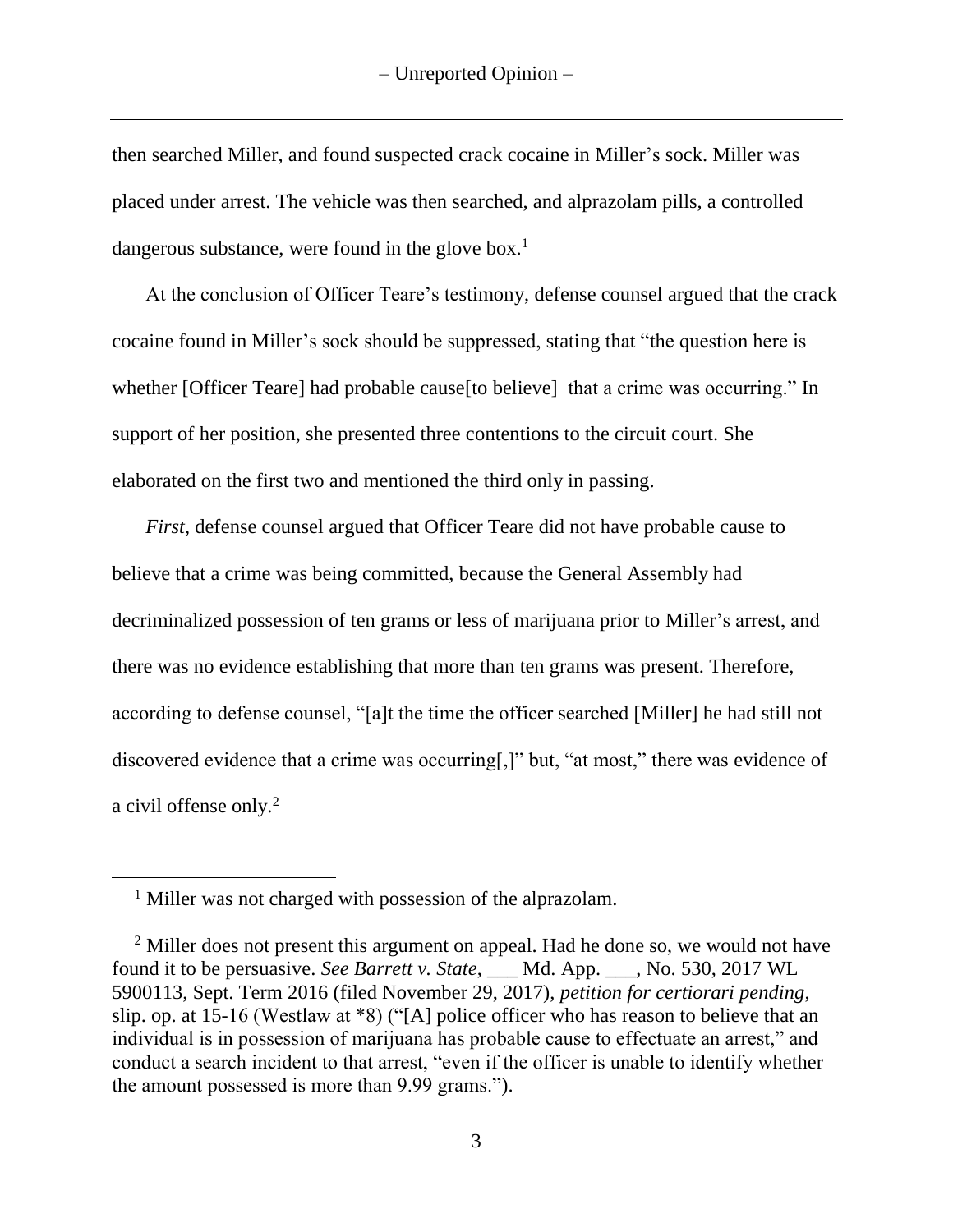*Second*, counsel stated:

[T]he officer never established anything individualized to Mr. Miller to suggest that he's in possession of any amount of marijuana. He doesn't say his clothing smells like it. Mr. Miller never made any statements. He's either sleeping or pretending to sleep quietly in the car. And at the point that Mr. Miller is searched he is detained.

Finally, counsel stated:

I would also argue that just because Mr. Miller doesn't try to leave doesn't make it no longer an unlawful detention. There's been a recent case about that where an officer approaches a parked vehicle and the Court of Special Appeals says that's not a consensual encounter even if the car was moving anywhere before it happened. And that's *Pyon v. State*, 222 Md. App. 412 [(2015)].

For its part, the State asserted that, where police have probable cause to believe

marijuana is present, there is "probable cause to believe there is more than ten grams[.]"

The State argued that there was probable cause to believe Miller was committing a crime,

and to search Miller incident to arrest, based on Miller's presence in a vehicle that was

parked in an open air drug market and smelled of marijuana, coupled with the fact that

Officer Teare was "familiar with the residence" that "the car [Miller] was in was waiting

around for $[.]$ <sup>"3</sup>

 $3$  The State argued, alternatively, that the odor of marijuana provided probable cause to search the vehicle, which would have led to the "inevitable discovery" of the alprazolam in the glove box. At that point, according to the State, the police would have had probable cause to arrest the occupants of the vehicle and search them incident to arrest, "and inevitably still discover" the crack cocaine in appellant's sock.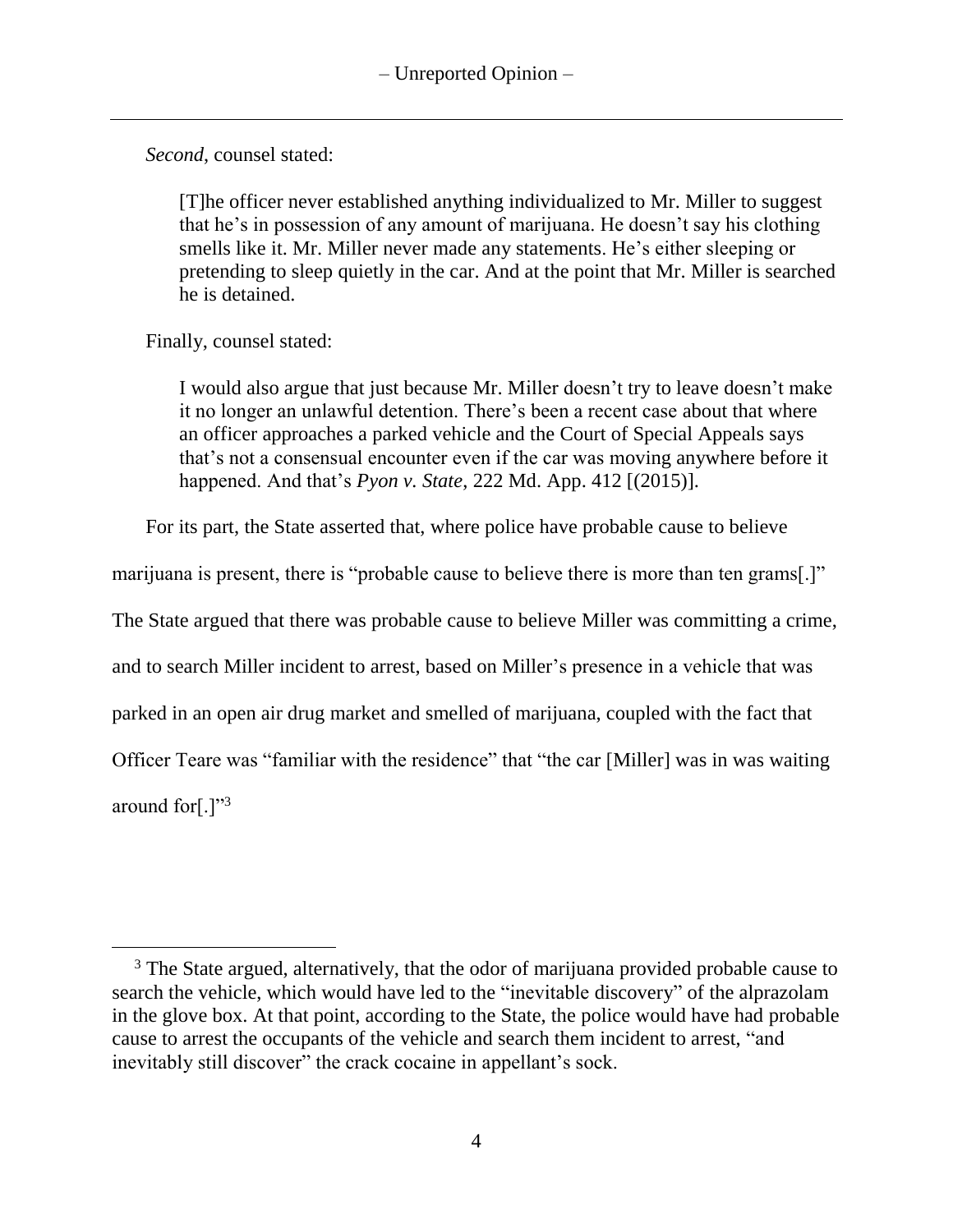The court orally announced its ruling from the bench, stating:

So, preliminarily, the evidence persuades the Court that the area was an open drug market - - open air drug market. That the officer did smell the pot.

As I indicated, the police officer approaches the car, smells a strong odor of alcohol [sic].<sup>4</sup> The driver apparently does - - the driver indicates that she does not have a license; therefore, the automobile was not free to go. And the officer questioned the occupants further and relied upon the location of the car, the smell of marijuana, to conduct a search of the occupants and including the [Miller]. At which time the officer discovered marijuana - - I'm sorry, discovered drugs, a prescription in the glove box, and crack in the defendant's sock[ $.$ ]<sup>5</sup>

. . .

I'm just not persuaded that the law would require an officer to somehow discern through odor that the - - the amount involved or the amount being possessed by somebody in a car or that place was more than ten [grams]. It just strains logic. So, it seem to me that the State has satisfied its burden so as to justify the officer to, for want of a better term, follow his nose and to conduct a search.

It being reasonable for an officer in the circumstances he found himself, open air drug market - - folks who - - who indicate that, at least one of them did, that they had been smoking[,] … and the odor being present. So I'll deny the motion to suppress.

<sup>&</sup>lt;sup>4</sup> The court apparently meant to say that the officer smelled a strong odor of marijuana, not alcohol.

<sup>&</sup>lt;sup>5</sup> The court subsequently noted that, because appellant had not been charged with possession of the alprazolam in the glove box, the motion to suppress was concerned only with the crack cocaine found in appellant's sock.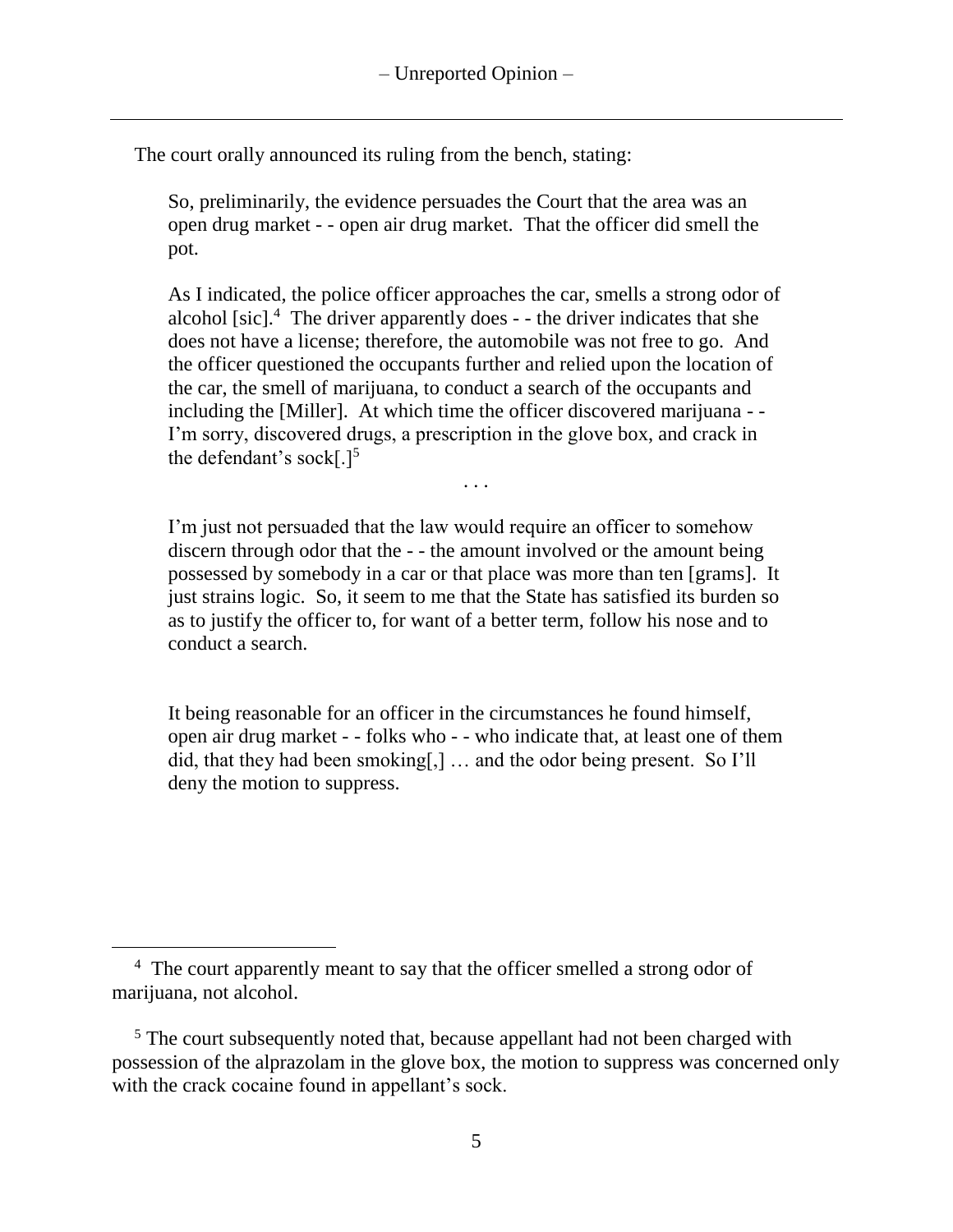### **Analysis**

In reviewing the grant or denial of a motion to suppress, "'we must rely solely upon the record developed at the suppression hearing.'" *Grimm v. State*, 232 Md. App. 382, 396 (2017) (quoting *Briscoe v. State*, 422 Md. 384, 396 (2011)), *cert. granted*, 456 Md. 54 (2017). We view the evidence presented at the suppression hearing and any inferences that may be drawn therefrom "in the light most favorable to the party who prevails on the motion," which, in this case, is the State. *Id.* Moreover, we "'accept the suppression court's factual findings unless they are shown to be clearly erroneous.'" *Id*. at 397 (quoting *Raynor v. State*, 440 Md. 71, 81 (2014)). However, appellate courts make their "own independent constitutional appraisal of the suppression court's ruling, by applying the law to the facts found by that court." *Raynor*, 440 Md. at 81.

Fourth Amendment guarantees against unreasonable searches and seizures "'are not implicated in every situation where the police have contact with an individual.'" *Swift v. State*, 393 Md. 139, 149 (2006) (quoting *U.S. v Mendenhall*, 446 U.S. 544, 554 (1980)).<sup>6</sup> In the context of the Fourth Amendment's guarantee against unreasonable searches, courts have identified three levels of interaction between the police and an individual:

The most intrusive encounter is an arrest, which requires probable cause to believe that a person has committed or is committing a crime. The second category is the investigatory stop or detention, known commonly as a *Terry* stop, an encounter considered less intrusive than a formal custodial arrest

<sup>&</sup>lt;sup>6</sup> The Fourth Amendment to the Constitution of the United States, made applicable to the states through the Fourteenth Amendment, *Mapp v. Ohio*, 367 U.S. 643, 655 (1961), guarantees, inter alia, "[t]he right of the people to be secure in their persons, houses, papers, and effects, against unreasonable searches and seizures."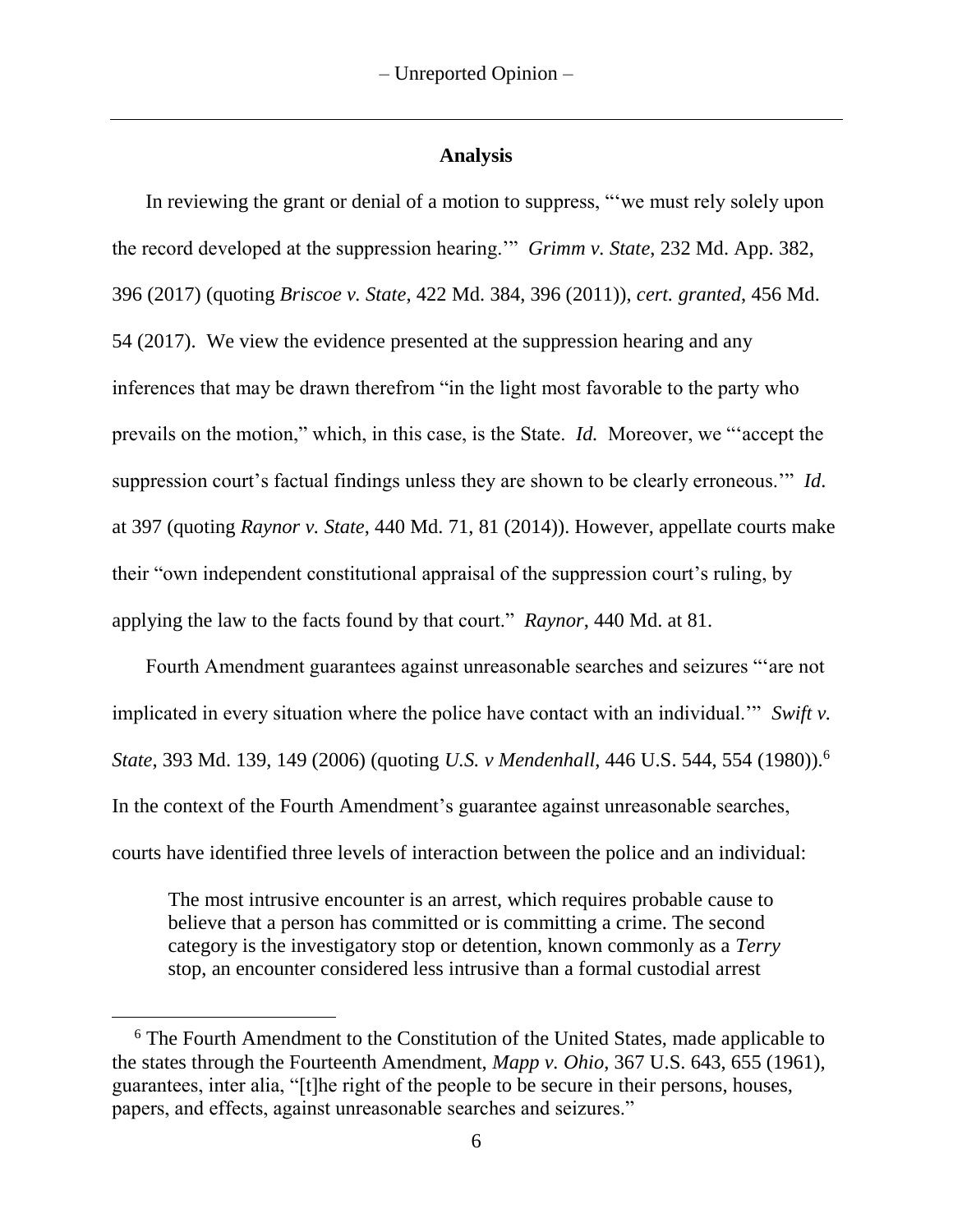and one which must be supported by reasonable suspicion that a person has committed or is about to commit a crime and permits an officer to stop and briefly detain an individual. The third contact is considered the least intrusive police-citizen contact, and one which involves no restraint of liberty and elicits an individual's voluntary cooperation with non-coercive police contact. A consensual encounter, or a mere accosting, need not be supported by any suspicion and because an individual is free to leave at any time during such an encounter, the Fourth Amendment is not implicated; thus, an individual is not considered to have been "seized" within the meaning of the Fourth Amendment.

### *Wilson v. State*, 409 Md. 415, 440 (2009).

On appeal, Miller makes essentially two arguments.

The first is that a *Terry* stop, albeit a bad one, occurred when Officer Teare "changed directions and parked behind the suspects' vehicle," because, under the totality of the circumstances, no reasonable person would have felt free to leave the scene. In support of this contention, he points following: (1) Officer Teare was in uniform; (2) he made a Uturn in order to pull up behind the vehicle in which Miller was sitting; (3) the encounter occurred in the early morning hours; (4) Officer Teare was a male, and the driver of the vehicle a female; (5) that Officer Teare made a "peremptory and confrontational request for identification" for the driver's identification; (6) that the officer failed to inform the driver of her right to leave the scene; and (7) Officer Teare made a "show of authority" because, even if the front driver's window had not been rolled down when he approached the vehicle, he would have "had her roll it down."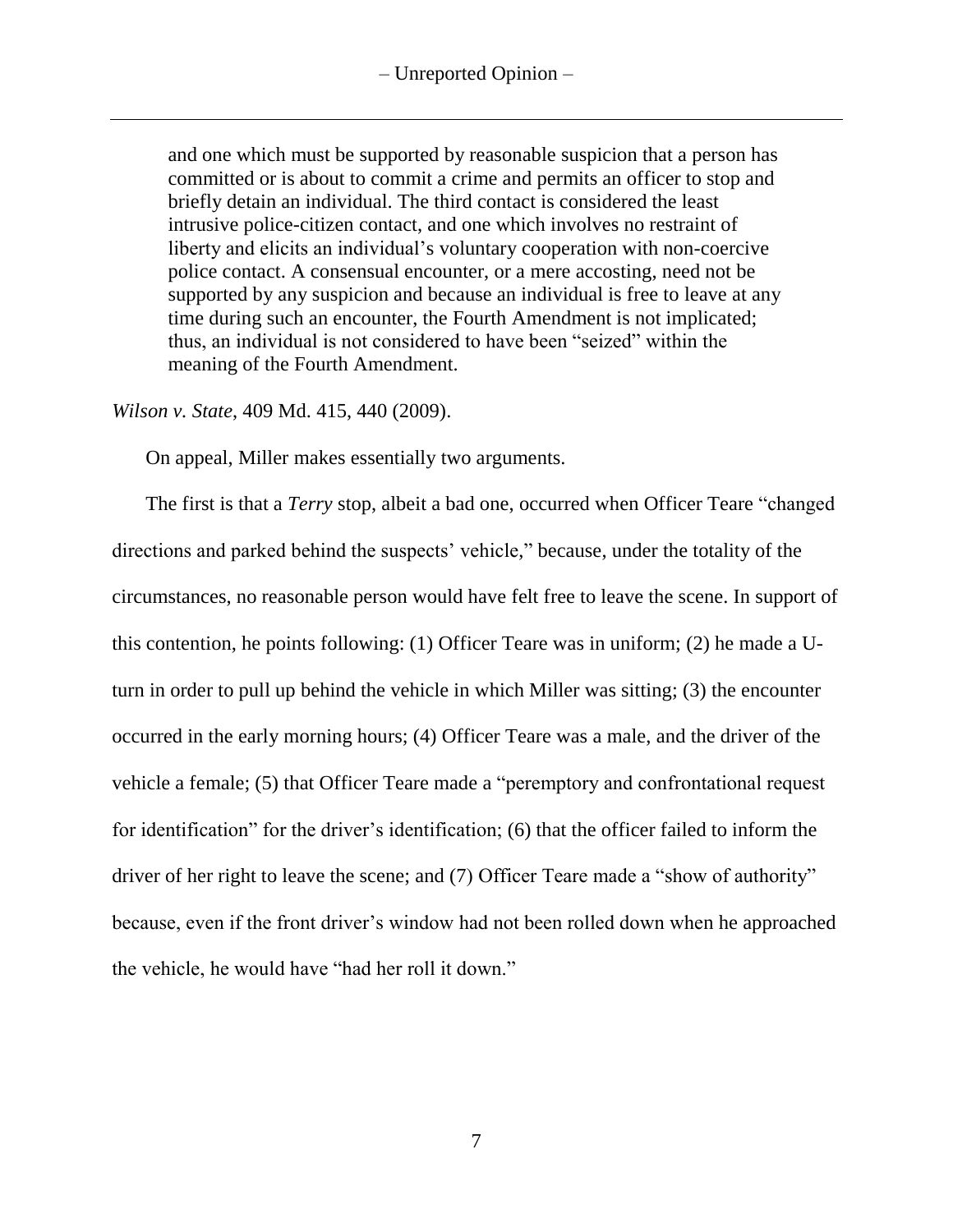Second, Miller contends that the stop was illegal because, at the time Officer Teare made the U-turn and approached the vehicle, he lacked reasonable articulable suspicion that the occupants of the vehicle were engaged in criminal activity. Miller argues that information obtained by Officer Teare during the "bad *Terry-*stop" cannot be used to justify the warrantless search of his person.

There is a significant disconnect between Miller's appellate contentions and the theories presented by defense counsel at the suppression hearing. As we have explained, these were that: (1) the mere odor of marijuana was not a legally sufficient basis for conducting a *Terry* stop because the possession of small amount of that substance had been decriminalized by the time the stop took place; (2) Officer Teare had no separate basis to suspect Miller himself of criminal activity; and (3) Officer Teare detained the occupants of the vehicle by the mere act of approaching it on foot. Miller did not argue in the circuit court, as he now does on appeal, that, *under the totality of the circumstances*, he was seized for Fourth Amendment purposes from the moment that Officer Teare parked his patrol vehicle and walked up to speak with the driver, or that there was no legally justifiable basis for the officer to approach the vehicle in the first place.

"[T]he failure to argue a specific theory in support of a motion to suppress evidence constitutes waiver of that argument on appeal." *Evans v. State*, 174 Md. App. 549, 557, *cert. denied*, 400 Md. 648 (2007); *accord Turkes v. State*, 199 Md. App. 96, 114 (2011). *See also Williams v. State*, 188 Md. App. 691, 702 (2009) (claim not raised in motion to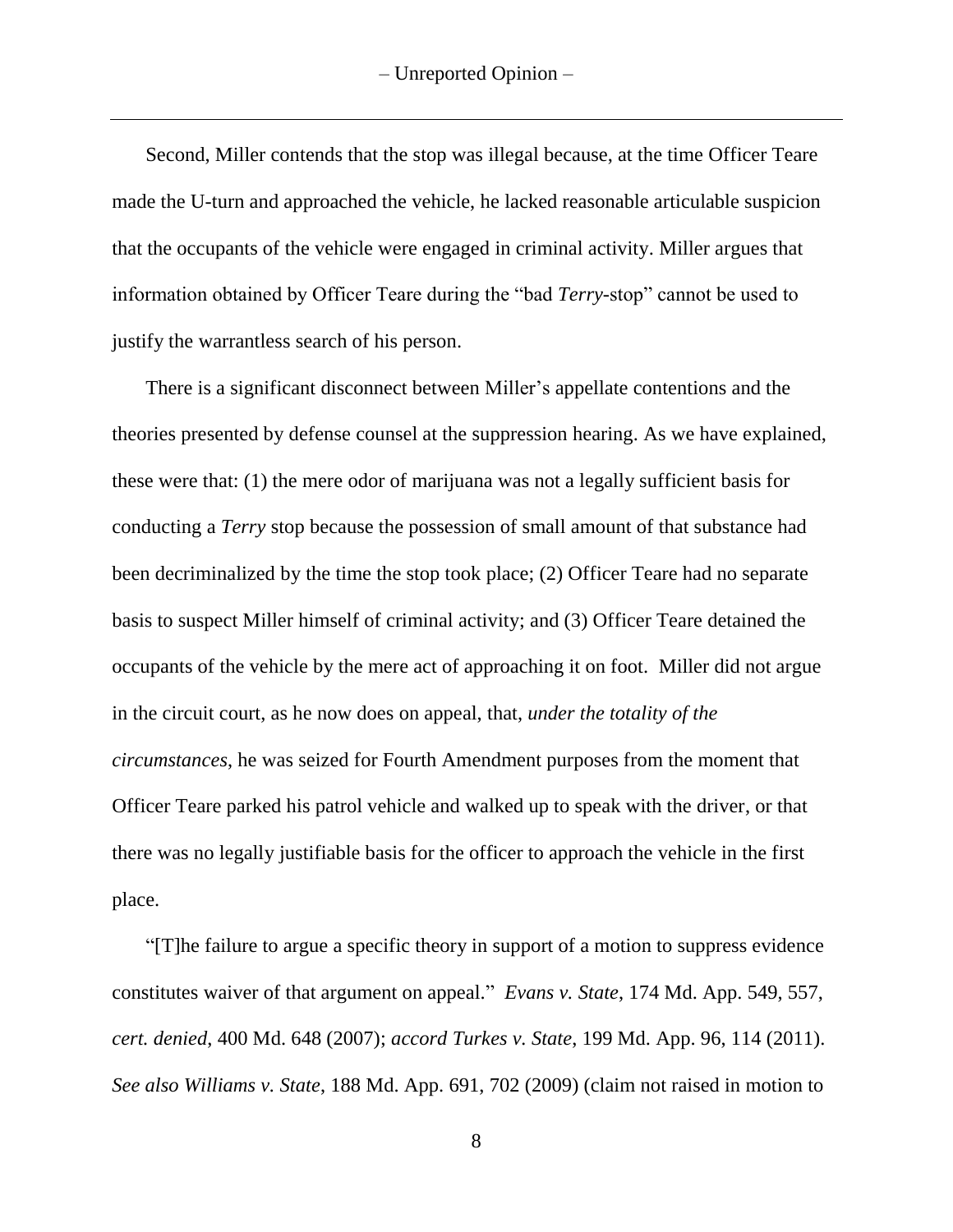suppress was not preserved for appellate review), *aff'd*, 417 Md. 479 (2011), *cert. denied*, 565 U.S. 815 (2011). Consequently, because Miller did not argue at the suppression hearing that, under the totality of the circumstances, the initial encounter was a seizure that was unsupported by reasonable articulable suspicion of criminal activity, he has waived that argument for purposes of appellate review.

Assuming, for purposes of analysis, that Miller's contentions are properly before us, we are not persuaded by them. We agree with the State that the encounter between Officer Teare and the occupants of the vehicle began as a "mere accosting," and that the information obtained during the accosting gave rise to probable cause to arrest Miller for possession of marijuana, and to search him incident to that arrest. We explain.

"Ordinarily, approaching a parked vehicle to question occupants about their identity and actions is a mere accosting and not a seizure." *Lawson v. State*, 120 Md. App. 610, 614 (1998) (citations omitted). Such an approach becomes a seizure that requires justification "only if, in view of all of the circumstances surrounding the incident, a reasonable person would have believed that he was not free to leave." *Id*. at 615. (citation omitted). Factors that are probative of whether a reasonable person would have felt free to leave include:

the time and place of the encounter, the number of officers present and whether they were uniformed, whether the police removed the person to a different location or isolated him or her from others, whether the person was informed that he or she was free to leave, whether the police indicated that the person was suspected of a crime, whether the police retained the person's documents, and whether the police exhibited threatening behavior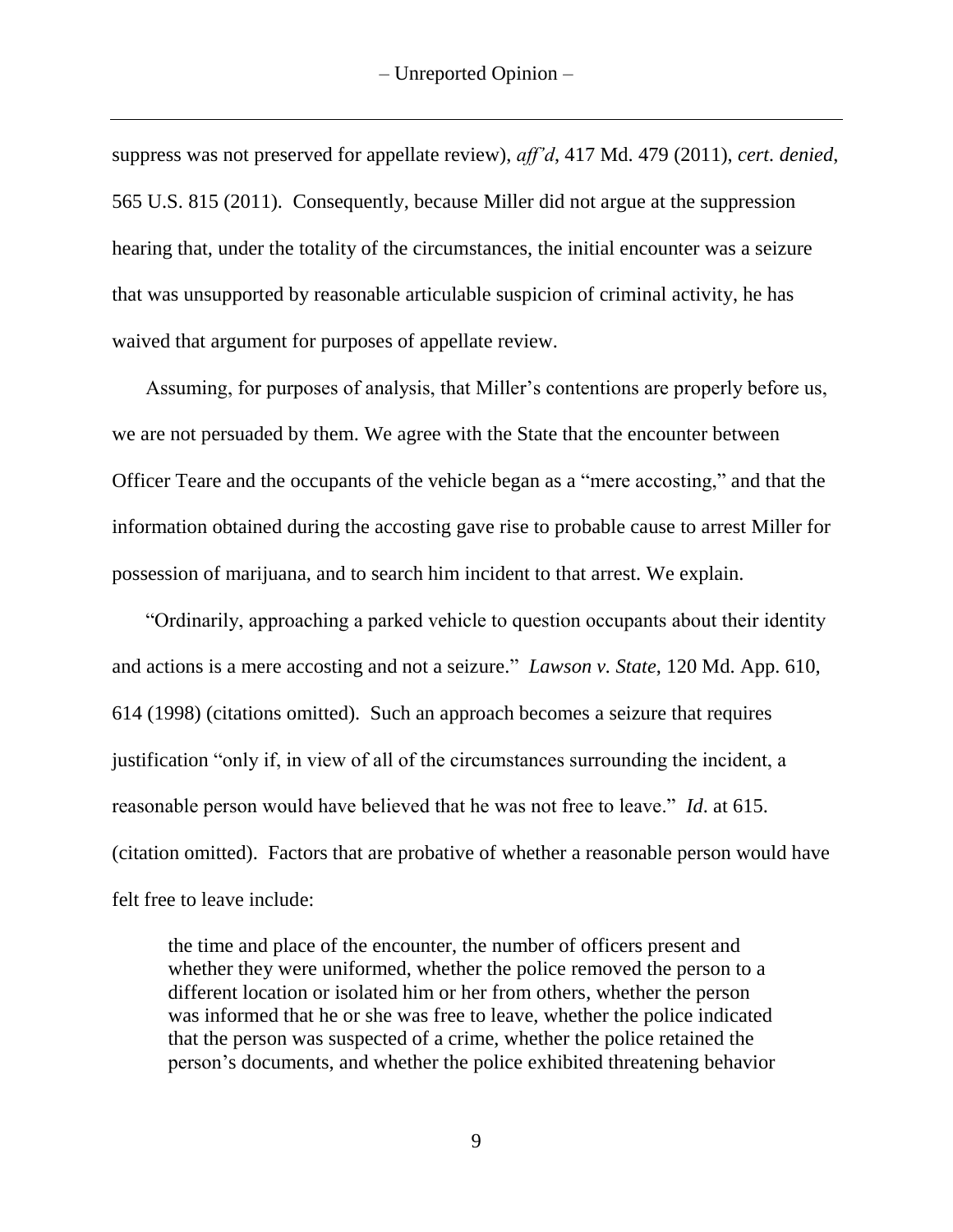or physical contact that would suggest to a reasonable person that he or she was not free to leave.

*Pyon v. State*, 222 Md. App. 412, 447 (2015) (quoting *Ferris v. State*, 355 Md. 356, 377 (1999) (emphasis in *Pyon* deleted).

In determining whether a particular encounter is a seizure, "a court must apply the totality-of-the-circumstances approach, with no single factor dictating whether a seizure has occurred." *Ferris*, 355 Md. at 376 (citations omitted).

Miller relies primarily on *Pyon* in support of his claim that Officer Teare's initial approach was not an accosting, but a seizure. In that case*,* we concluded that an encounter between police and a passenger in a parked car was a seizure, and not a consensual encounter, where (1) the officer positioned her cruiser cater-corner to the rear of the vehicle, thereby partially blocking its egress, *id* at 448; (2) the officer called for backup as soon as she noticed there was a passenger in the vehicle, and waited for backup to arrive before engaging in conversation with the occupants of the vehicle, *id.* at 456; (3) the officer immediately approached the driver as he was exiting his vehicle and asked him to produce his driver's license, *id.* at 450 (4) the incident took place shortly after midnight on a lonely residential street, *id*. at 450; and (5) two uniformed officers were on the scene, *id*. Central to our holding in *Pyon* was the observation that "[e]very action taken by Officer Kimmett in this case indicated that she was following routine police procedures for the conduct of a traffic stop or other investigative stop." *Id.* at 452.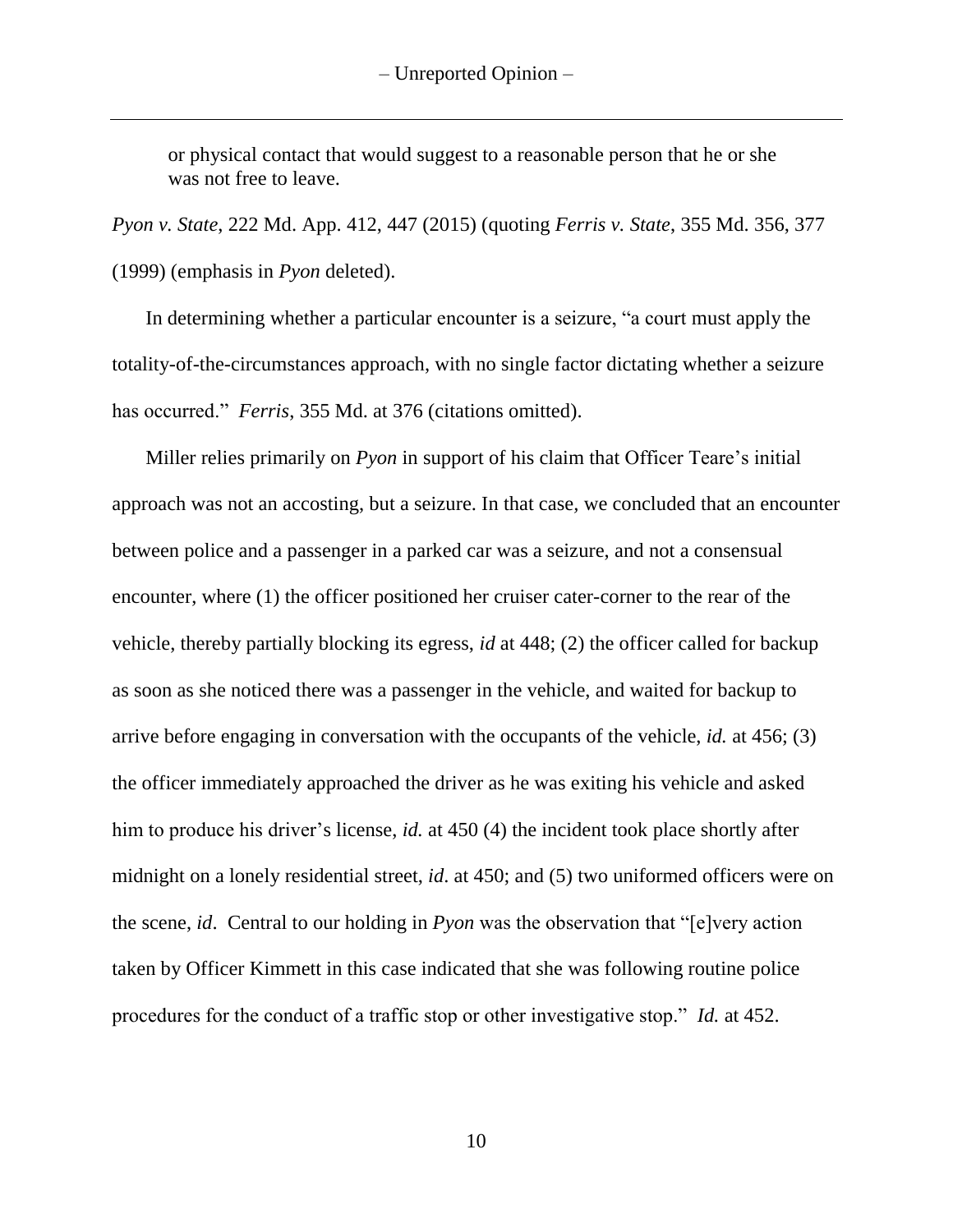The facts are different in the present case. Although the initial encounter between Officer Teare and Miller also occurred on a residential street after midnight, the facts are otherwise distinguishable from those in *Pyon*. Officer Teare did not exhibit "threatening behavior or physical contact," but merely parked his patrol cruiser behind the vehicle in which Miller was sitting, in a manner that did not block the path of the vehicle. Officer Teare approached the vehicle alone and engaged in conversation with the driver, without waiting for another officer to arrive. He immediately noticed the odor of burnt marijuana and learned from the driver that she was waiting for her cousin, who was in a nearby house associated with drug trafficking. At some point, he also asked for her identification. Although the exact sequence is unclear, there is nothing in the record to support Miller's claim that the officer initiated the conversation with a "peremptory request for identification."

In sum, the evidence at the suppression hearing, viewed in the light most favorable to the State, was that the initial encounter between Officer Teare and the occupants of the vehicle was an accosting. During this initial phase, Officer Teare became aware of information that provided probable cause to arrest Miller for possession of marijuana, and to search him incident to that arrest. *See Barrett v. State*, \_\_\_ Md. App. \_\_\_, No. 530, 2017 WL 5900113, Sept. Term 2016 (filed November 29, 2017), slip. op. at 15-16 (Westlaw at \*8) ("[A] police officer who has reason to believe that an individual is in possession of marijuana has probable cause to effectuate an arrest," and conduct a search incident to that arrest, "even if the officer is unable to identify whether the amount